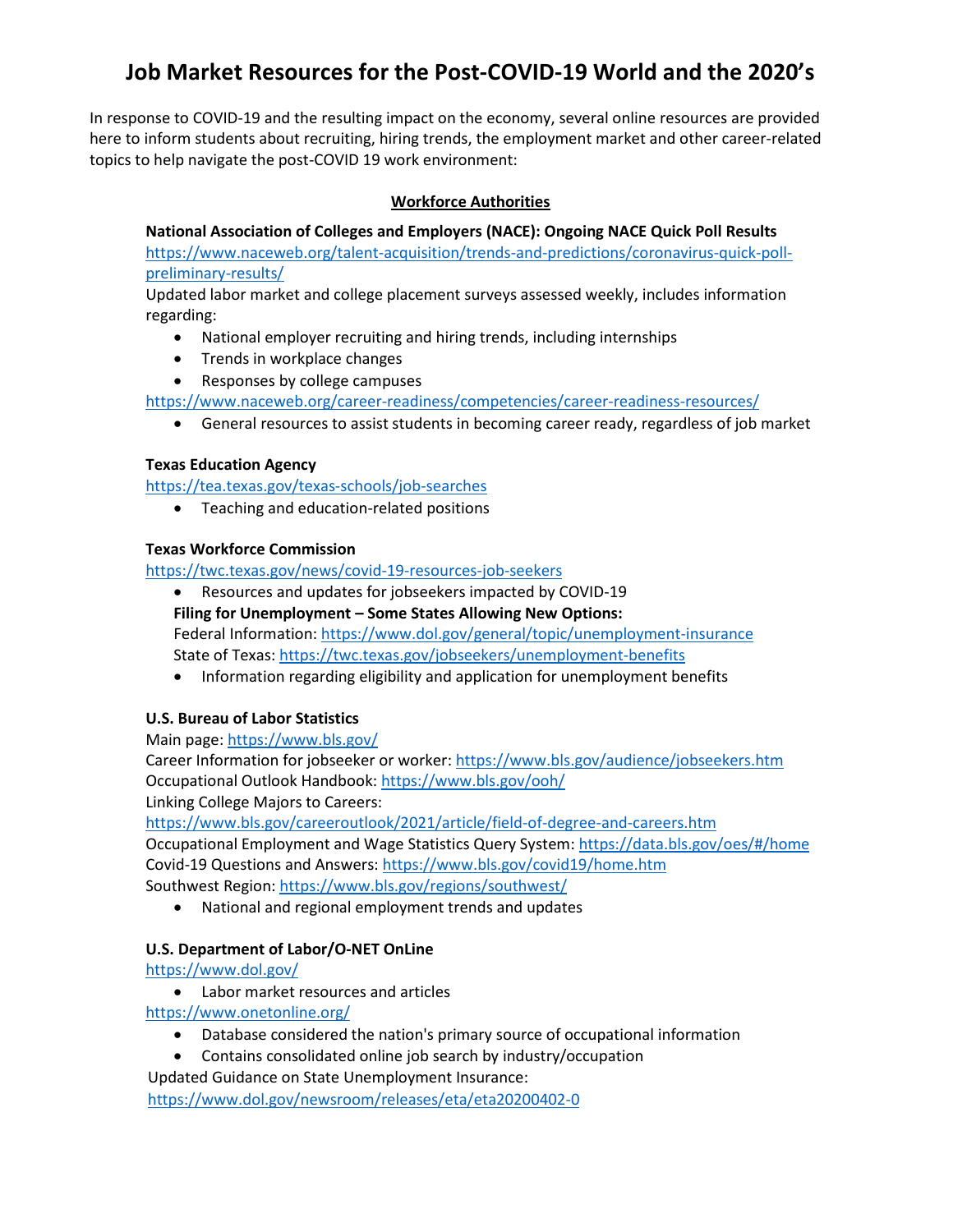## **Additional Job Search/Resource Sites**

## **LinkedIn:** <https://www.linkedin.com/>

- The preeminent online professional networking source, and the #1 channel for business-tobusiness marketing, which primarily includes employers posting jobs and job seekers building a robust online CV. LinkedIn allows members (both workers and employers) to create profiles and "connections" to each other in an online social network which may represent real-world professional relationships. Members can invite anyone (whether an existing member or not) to become a connection. **Current world usage: over 670 users worldwide, including nearly**  170 million in the U.S. 95% of recruiters use LinkedIn regularly. Additional LinkedIn statistics can be found here[: https://www.omnicoreagency.com/linkedin-statistics/](https://www.omnicoreagency.com/linkedin-statistics/)
- **LinkedIn Learning**[: https://www.linkedin.com/learning/topics/job-searching](https://www.linkedin.com/learning/topics/job-searching) (requires UNTHSC authentication)
	- o [https://www.linkedin.com/learning/find-a-job-in-the-hidden-job-market/finding](https://www.linkedin.com/learning/find-a-job-in-the-hidden-job-market/finding-your-unadvertised-dream-job?u=74650474)[your-unadvertised-dream-job?u=74650474](https://www.linkedin.com/learning/find-a-job-in-the-hidden-job-market/finding-your-unadvertised-dream-job?u=74650474)

#### **The Muse:** <https://www.themuse.com/>

- Creates in-depth profiles of companies seeking top talent, showcasing their brand through behind-the-scenes videos of the office and team culture, interviews with employees, and current job openings.
- Numerous up-do-date articles about the job market, including response to COVID-19

## **Monster/Employer Resources:** <https://hiring.monster.com/employer-resources/>

• Global employment website/job search engine with up-to-date employment trend articles

#### **Marketplace:** <https://www.marketplace.org/>

• Focuses on business, the economy, and events that influence them; includes affiliated radio program and podcasts

#### **PA JobSource (AAPA job search site for physician assistants):** [https://jobs.aapa.org](https://jobs.aapa.org/)

**Robert Half:** <https://www.roberthalf.com/research-and-insights/career-development/job-market>

**US News & World Report/Careers:** <https://money.usnews.com/careers>

**Workforce Solutions – North Central Texas:** <https://dfwjobs.com/>

**WorkinTexas.com:** <https://www.workintexas.com/vosnet/Default.aspx>

# **UNTHSC-Affiliated Job Boards**

#### **<https://www.unthsc.edu/texas-college-of-osteopathic-medicine/tcom-career-development/>**

• Career Center Website for TCOM students

#### **<https://unthscconnect.com/> (required UNTHSC/social media login)**

• UNTHSC online community integrating social media for connecting and sharing among students, alumni, faculty, and staff. Includes employer-driven job board for all disciplines.

#### **<https://www.unthsc.edu/pajobs/> (PA positions only)**

• Hosted by Career Center/PA Studies, includes employer-posted opportunities for PA jobs only

#### **<https://unt.joinhandshake.com/login>**

• Handshake: UNT/UNTHSC joint collaboration college-to-career network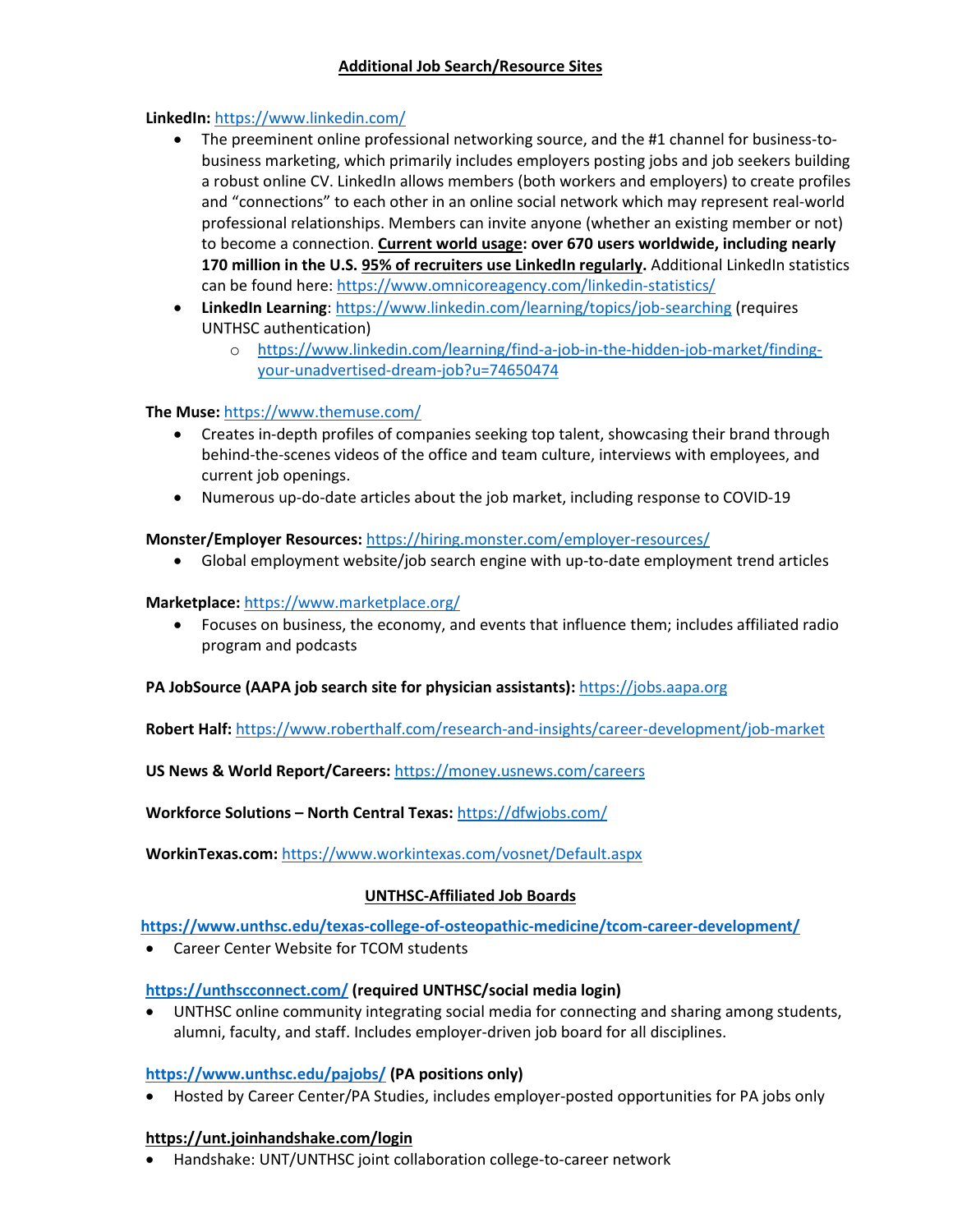## **Virtual Career Fairs**

**Jobfairsin.com: Virtual Job Fairs The United States' Job and Hiring Events Calendar** [https://jobfairsin.com/online-virtual-job-fairs/#](https://jobfairsin.com/online-virtual-job-fairs/)

 **CareerEco Virtual Events, Grad School Fairs** <https://www.careereco.com/Fair/UpcomingFairs#2>

## **General Articles**

- *Webinar: The Impact of COVID-19 on Healthcare Recruiting, April 7, 2020 (may have to create login):* <https://www.healthecareers.com/article/recruiting/the-impact-of-covid-19-on-healthcare-recruiting>
- *Spring 2021 Quick Poll on Internships and Fall Recruiting* [https://www.naceweb.org/talent-acquisition/trends-and-predictions/spring-2021-quick-poll-on](https://www.naceweb.org/talent-acquisition/trends-and-predictions/spring-2021-quick-poll-on-internships-and-fall-recruiting/)[internships-and-fall-recruiting/](https://www.naceweb.org/talent-acquisition/trends-and-predictions/spring-2021-quick-poll-on-internships-and-fall-recruiting/)
- *Your Guide to Virtual Career Fairs – So You Can Impress from Afar***,** Kaila Key-Lewis [https://www.themuse.com/advice/job-search](https://www.themuse.com/advice/job-search-coronavirus?utm_source=facebook&utm_medium=social&utm_campaign=jobsearch_march2020&utm_content=advice)[coronavirus?utm\\_source=facebook&utm\\_medium=social&utm\\_campaign=jobsearch\\_march2020&ut](https://www.themuse.com/advice/job-search-coronavirus?utm_source=facebook&utm_medium=social&utm_campaign=jobsearch_march2020&utm_content=advice) [m\\_content=advice](https://www.themuse.com/advice/job-search-coronavirus?utm_source=facebook&utm_medium=social&utm_campaign=jobsearch_march2020&utm_content=advice)
- *The Future of Work after COVID-19*, McKinsey Global Institute [https://www.mckinsey.com/featured-insights/future-of-work/the-future-of-work-after-covid-19#](https://www.mckinsey.com/featured-insights/future-of-work/the-future-of-work-after-covid-19)
- *The Impact of COVID-19 on the Careers of Women in Academic Sciences, Engineering, and Medicine, M.L. Dahlberg* <https://www.ncbi.nlm.nih.gov/books/NBK570960/#pz22-3>
- *8 Job Skills to Succeed in a Post-Coronavirus World,* Bernard Marr [https://www.forbes.com/sites/bernardmarr/2020/04/17/8-job-skills-to-succeed-in-a-post](https://www.forbes.com/sites/bernardmarr/2020/04/17/8-job-skills-to-succeed-in-a-post-coronavirus-world/?sh=67e77692096d)[coronavirus-world/?sh=67e77692096d](https://www.forbes.com/sites/bernardmarr/2020/04/17/8-job-skills-to-succeed-in-a-post-coronavirus-world/?sh=67e77692096d)
- *8 COVID-Related Interview Questions You Should Be Ready to Answer During – and After – the Pandemic,* Jaclyn Westlake <https://www.themuse.com/advice/covid-pandemic-interview-questions>
- *What Does the Coronavirus Pandemic Mean for Your Job Search?*, Lisa Rabasca Roepe <https://www.themuse.com/author/lisa-rabasca-roepe>
- *COVID-19 Wreaks Economic Havoc, Spurs Health Care Hiring,* Mitchell Hartman <https://www.marketplace.org/2020/03/13/demand-health-care-workers-up-covid-19/>
- *How to Navigate Job Hunting During a Period of Layoffs and Extreme Unemployment,* Mark Hall [https://www.forbes.com/sites/markhall/2020/04/05/job-hunting-during](https://www.forbes.com/sites/markhall/2020/04/05/job-hunting-during-unemployment/?sh=22de350324d3)[unemployment/?sh=22de350324d3](https://www.forbes.com/sites/markhall/2020/04/05/job-hunting-during-unemployment/?sh=22de350324d3)
- *15 Industries that Would Benefit from a Recession* [https://www.aol.com/article/finance/2020/03/20/15-industries-that-would-benefit-from-a](https://www.aol.com/article/finance/2020/03/20/15-industries-that-would-benefit-from-a-recession/23956591/)[recession/23956591/](https://www.aol.com/article/finance/2020/03/20/15-industries-that-would-benefit-from-a-recession/23956591/)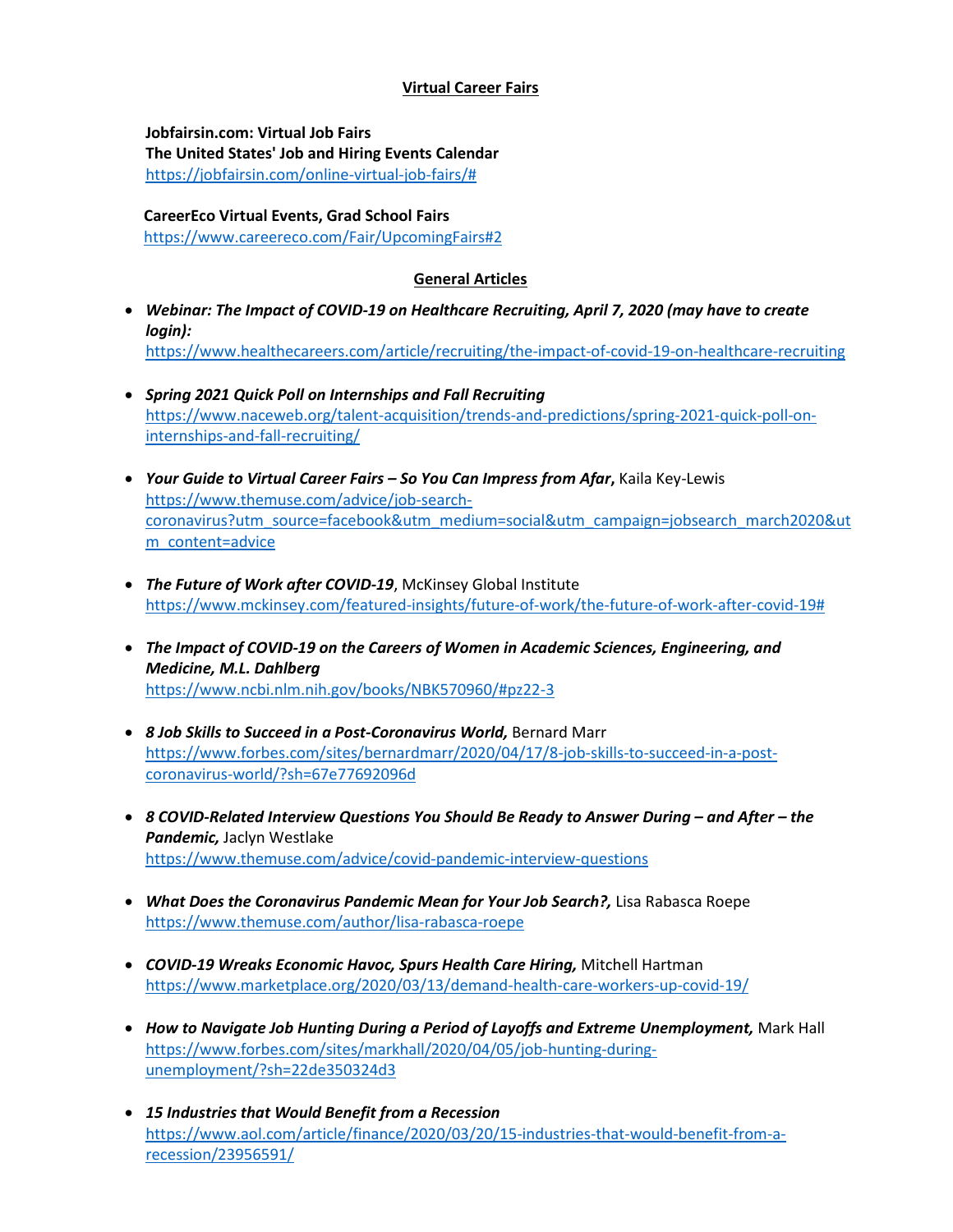- *One Year Later: Five Post-COVID-19 Considerations For Healthcare Employers,* [Michael R.](http://www.jacksonlewis.com/people/michael-r-bertoncini)  [Bertoncini](http://www.jacksonlewis.com/people/michael-r-bertoncini) [https://www.healthcareworkplaceupdate.com/covid-19/one-year-later-five-post-covid-19](https://www.healthcareworkplaceupdate.com/covid-19/one-year-later-five-post-covid-19-considerations-for-healthcare-employers/) [considerations-for-healthcare-employers/](https://www.healthcareworkplaceupdate.com/covid-19/one-year-later-five-post-covid-19-considerations-for-healthcare-employers/)
- *5 Skills Worth Developing to Land a New Role in a Post-COVID-19 Job Market, Laura Ross* [https://www.thomasnet.com/insights/5-skills-worth-developing-to-land-a-new-role-in-a-post-covid-](https://www.thomasnet.com/insights/5-skills-worth-developing-to-land-a-new-role-in-a-post-covid-19-job-market/)[19-job-market/](https://www.thomasnet.com/insights/5-skills-worth-developing-to-land-a-new-role-in-a-post-covid-19-job-market/)

## **Ongoing Career Center Services and Resources**

<https://www.unthsc.edu/career-center/> | [CareerCenter@unthsc.edu](mailto:CareerCenter@unthsc.edu)

# **Consultation Appointments**

- Staff members are available during regular business hours to consult with students in-person or via e-mail, phone, or Zoom if you prefer video/audio (a Zoom account is not required).
- Appointments are scheduled in **GradesFirst** a[t https://unthsc.gradesfirst.com/](https://unthsc.gradesfirst.com/) which can be also be accessed from the Career Center home page a[t https://www.unthsc.edu/career-center/.](https://www.unthsc.edu/career-center/)
- Students will be assigned to an advisor based on academic program; in TCOM this is determined by Advisory College.
- If scheduling via Zoom, you will receive a confirmation email with a link to the Zoom meeting.

## **Online Resources for Career Prep**

- CV and resume building tools along with cover letter and personal statement guides can be located on the website under "Career Documents."
- For Interviewing prep (all disciplines), we recommend using **Big Interview**: [https://unthsc.biginterview.com/.](https://unthsc.biginterview.com/) Students can set up a free account using their UNTHSC e-mail.
- Current employment opportunities can be searched using HSC Connect: [https://unthscconnect.com/.](https://unthscconnect.com/) Additional career search data bases can be found at O-NET OnLine: [https://www.onetonline.org/.](https://www.onetonline.org/)

#### **Events and Activities**

• Check the Career Center "Events and Workshops" page and social media feeds for updates and announcements: [https://www.unthsc.edu/career-center/events-and-workshops/.](https://www.unthsc.edu/career-center/events-and-workshops/)

# **Professional Attire Resource Closet**

- On-site browsing, pickup, and delivery of clothing items is suspended until further notice.
- Current inventory of available clothing can be browsed under the Career Center "Professional Essentials" page for pickup at a future, yet-determined date.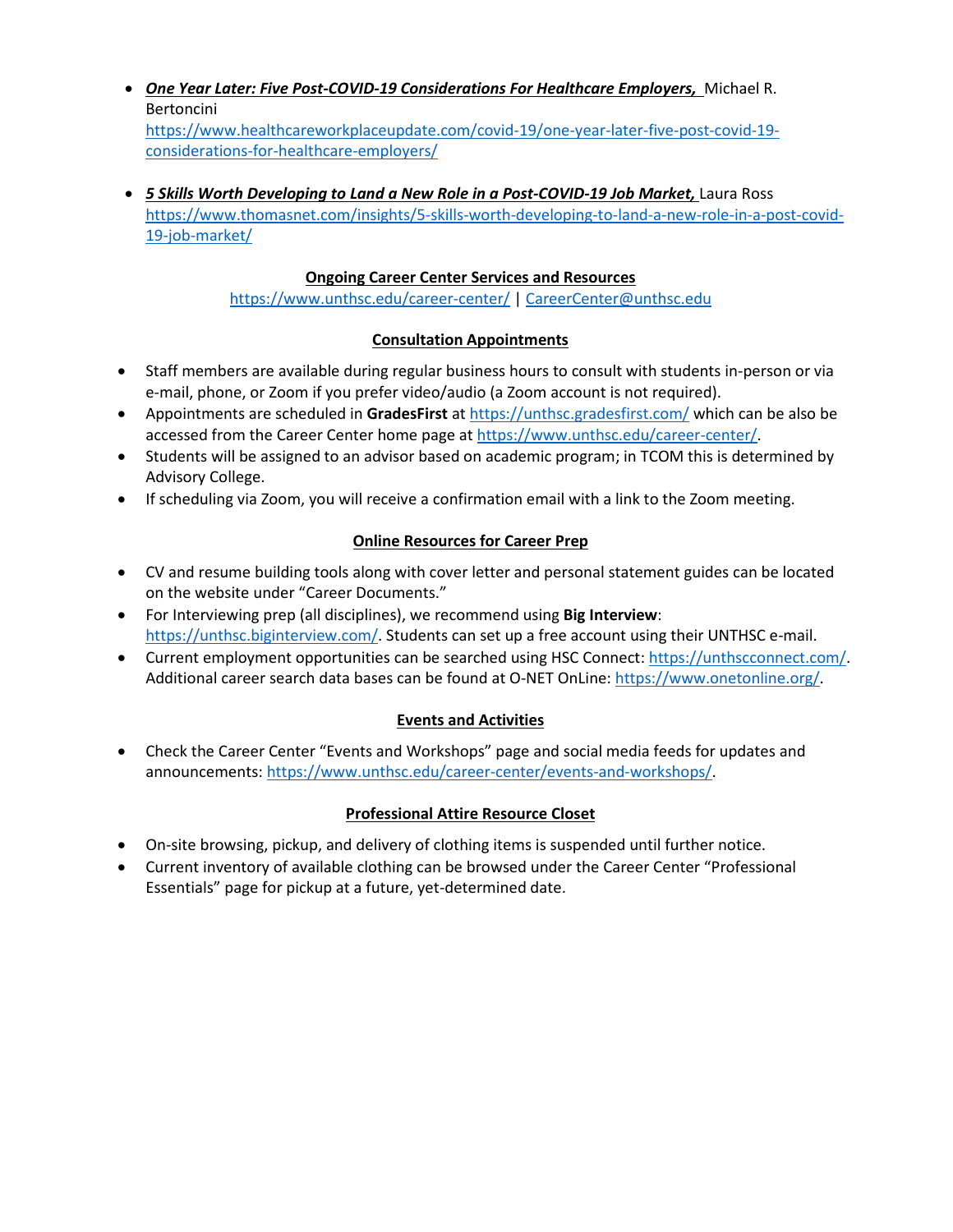## **What Can You Be Doing Now?**

#### **Career Readiness**

As a graduate student, you are encouraged to think about what you're doing today and in the future as part of your personal career development. It is an ongoing, lifelong endeavor critical to your professional success.

At UNTHSC, we have identified six Career Readiness Skills (aka Marketable Skills) that are valued by employers and can be applied in a variety of work and other professional settings. A truly robust professional career development plan includes much more than just academic accomplishments and technical acumen.

Mastering the following skills indicates you have developed attributes that broadly prepare you to successfully transition from being a graduate student to an outstanding health care professional.

#### **Regardless of where you are in your academic program, your current job search status, or job market trends, continue to engage in activities that will help you master these**

#### **Communication**

- Able to articulate thoughts and ideas clearly and effectively in written and verbal communications.
- Confident public speaking skills, able to express ideas to others, and can write/edit memos, letters, and complex reports clearly and effectively.

**Career Center: Update your CV or resume; practice your general interview skills using Big Interview or virtual mock interview; practice your "2-Minute Commercial" (aka, "Elevator Pitch); write your Personal Statement and have it reviewed; be consulted on enhancing your LinkedIn profile!**

#### **Interprofessional Teamwork**

- Able to build collaborative relationships with colleagues representing diverse backgrounds and viewpoints, with the ability to negotiate and manage conflict.
- Works effectively within a team structure comprised of individuals from different disciplines with shared values in order to provide an integrated and cohesive approach to problem solving and patient care.

**Career Center: Connect with fellow UNTHSC students (virtually) in other academic disciplines to learn about their branch of the profession; set up "informational interviews" (virtually) with professionals in different disciplines; explore interprofessional organizations you can join, both on and off campus.**

#### **Problem Solving**

- Exercises sound reasoning to analyze issues, make decisions, and overcome problems.
- Obtains, interprets, and uses knowledge, facts, and data in this process, and may demonstrate originality and inventiveness.
- Able to generate new ideas and creative thoughts.

**Career Center: Create a strategic job search plan, with specific objectives and key results with an established timeline; develop a job application strategy, including practicing by applying to current positions; write a cover letter or other correspondence to employers articulating your qualifications and "goodness of fit" for their open positon.**

#### **Leadership**

**Demonstrates personal accountability and effective work habits, e.g., punctuality, working** productively with others, and time workload management, and understands the impact of non-verbal communication on professional work image.